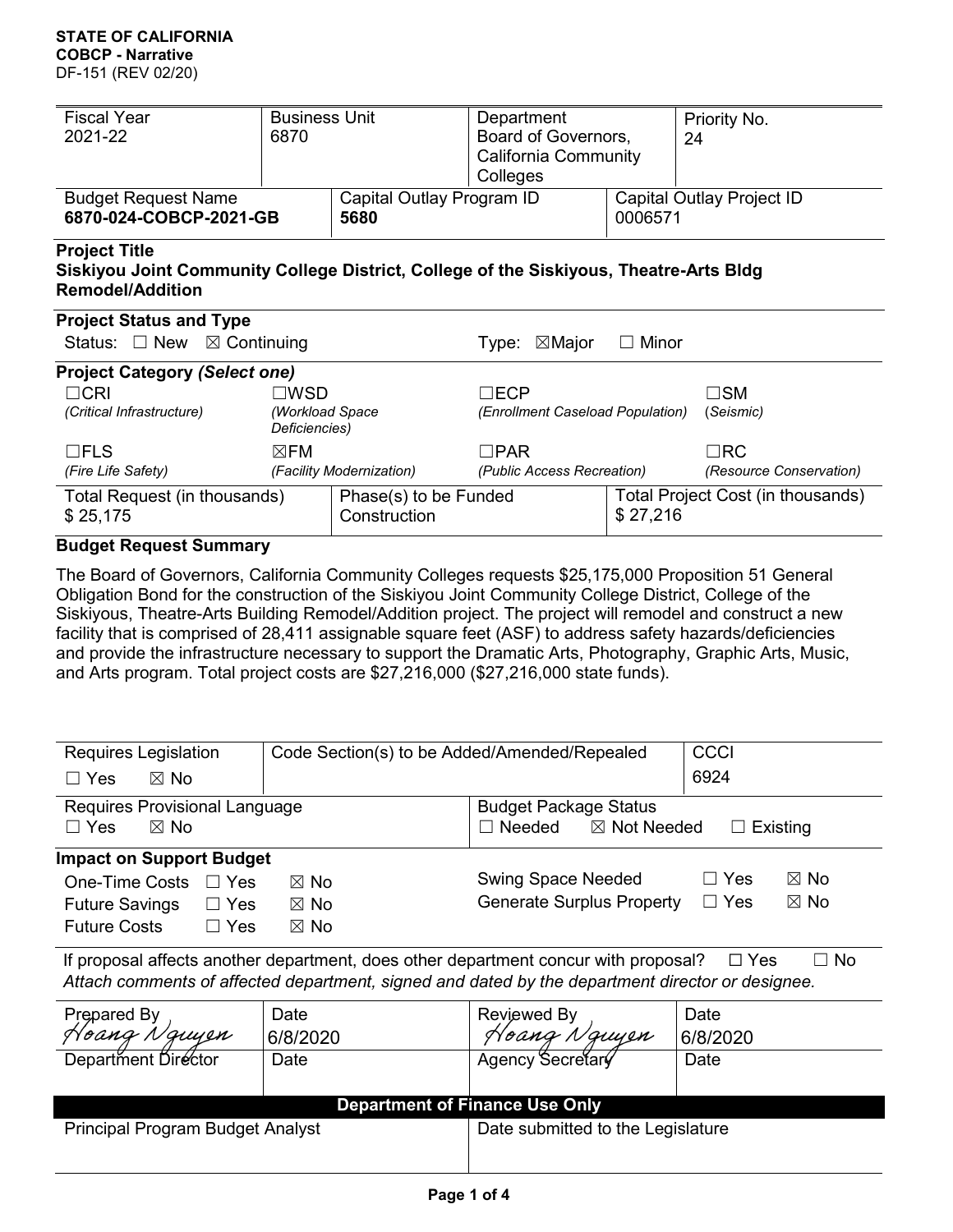#### **A. COBCP Abstract:**

Siskiyou Joint Community College District (CCD), College of the Siskiyous – Theatre Arts Building Remodel - \$25,175,000 for the state share of construction. The project includes construction of a twostory, 28,411 ASF consisting of lecture, laboratory, office, AV/TV, and other space to fulfill the needs of their Dramatic Arts, Photography, Graphic Arts, Music, and Arts program. The facility will be comprised of 1,461 ASF lecture, 8,458 ASF laboratory, 1,696 ASF office, 1,121 ASF AVTV, and 15,675 ASF of other space. Total project costs are estimated at \$27,216,000, including preliminary plans (\$965,000), working drawings (\$1,076,000), and construction (\$25,175,000). The preliminary plans will begin in August 2020 and be completed in December 2020. The working drawings are estimated to begin in December 2020 and be completed in March 2022. Construction is scheduled to begin in July 2022 and will be completed in December 2023.

#### **B. Purpose of the Project:**

The proposed Theatre-Arts Building Remodel/Addition project will demolish McCloud Hall and the classroom portions of the Theater that were part of the original campus built in 1958. In the same location, a new Performing/Creative Arts Complex will be constructed that will be attached to the existing Auditorium. The Theatre Arts buildings have not been renovated and contain the original building systems. The project will provide not only the necessary instructional and support spaces, but a modern, safe, accessible environment for students, faculty and the audience for the foreseeable future.

#### Programmatic Issues

There are several deficiencies in both existing buildings, accessibility/ barrier removal issues, and the existing space is not flexible for instructional programming needs. The deficiencies include the existing heating, ventilation, and air conditioning system, which does not support the current facility and impacts the classrooms and the auditorium. The current infrastructure including electrical wiring and telecommunications is incapable of handling modern technologies and excess equipment for the programmatic needs of the theater and arts programs. Other infrastructure issues include plumbing, which is failing and would require replacement through the entire facility. The facility has several areas which are not Americans with Disabilities Act accessible including the lobby and theater house. Two sunken classrooms and the orchestra pit area are below grade and have flooded in the past.

#### **C. Relationship to the Strategic Plan:**

Siskiyou Joint CCD's Theater Arts Building Remodel/Addition project seeks to advance the changes and goals of the California Community Colleges Vision for Success, an effort to improve student success, increase students' transfer to four-year institutions, and build robust career technical education programs. This project is the highest-priority in the Siskiyou Joint Community College District's Master Plan. While structural safety is the primary concern this project seeks to address with structural improvements, the original building was not originally designed to accommodate the technological infrastructure needed for instruction. Additionally, this project will integrate architectural elements that match the state's environmental sustainability goals. The district has evaluated the campus' energy and water usage to inform methods to implement sustainability measures for the proposed project, including energy efficient lighting and HVAC, installing photovoltaic systems, and integrating water conservation measures.

These facility improvements demonstrate a commitment to our first institutional goal which states that the district will increase the number of students earning certificates and degrees by 20% within the next three years. It also is consistent with our second goal which is to increase the number of students transferring to a 4-year institution by 35% as of spring of 2022.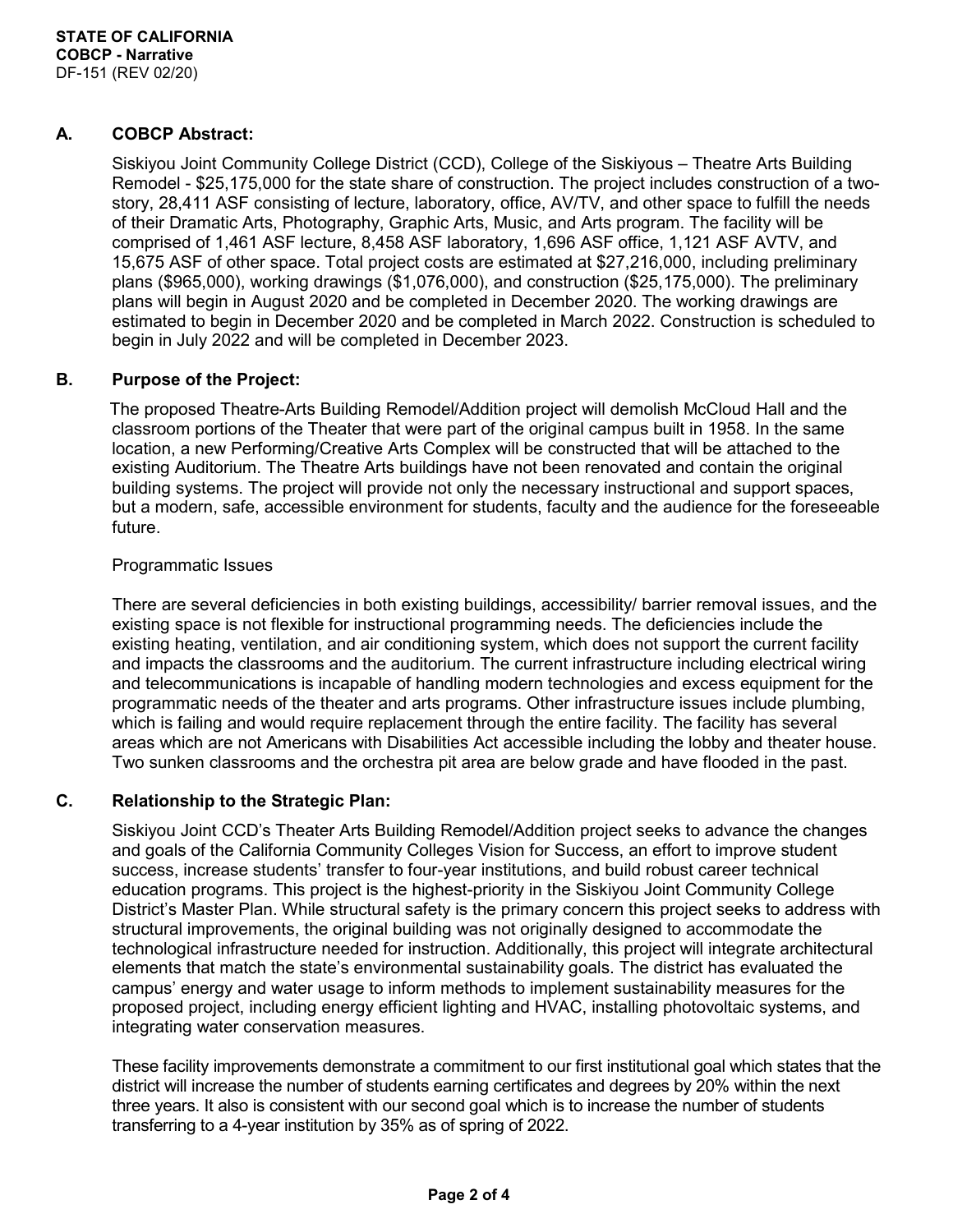#### **D. Alternatives:**

Three viable alternatives were analyzed to address the problems discussed above:

- Alternative  $# 1 -$  Remodel/addition to existing theater.
- Alternative # 2 Construct a new Performing/Fine Arts building.
- Alternative  $# 3$  Remodel existing theater and use portables for the fine arts and addition.

#### **E. Recommended Solution:**

1. Which alternative and why?

Alternative #1 – The Recommended Solution is Alternative 1 - It is the most cost effective alternative consistent with the *Facilities Master Plan* and provides the permanent instructional spaces required to support the performing and creative arts full-time faculty. The new permanent building provides technologically advanced, appropriately configured learning spaces that support the academic and student services programs. The new building provides security features, and allows students to learn in a safe environment. Additionally, this alternative is consistent with strategies defined in the district's master plan, as it can be completed in a reasonable timeframe and aligns with college's strategic plan to enhance campus integration. The new building will be efficient, it improves environmental and sustainability measures. This alternative does not adversely impact the campus' operations budget, and is the least cost solution.

2. Detailed scope description.

The existing theater (Constructed 1969, 19,423 GSF) is 51 years old with significant accessibility, safety, security and hygienic issues. Structurally, the Auditorium area is sound and the size of the area is appropriate for College and community needs and will be renovated. The classroom portion of the Theater is of wooden construction and will be demolished along with McCloud Hall (Constructed 1967, 11,115 GSF) which is also wood construction. A new Performing/Creative Arts Complex will be constructed that is attached to the Auditorium and provides modern support for our programs. The Theater reception area along with the restrooms will be enlarged and the number of fixtures will be increased while meeting current accessibility standards. Work will include renovation of the orchestra pit, stage, lighting and sound systems that will expose our students to state-of-theart technologies needed to learn skills vital to further educational pursuits or employment.

3. Basis for cost information.

Refer to JCAF 32.

4. Factors/benefits for recommended solution other than the least expensive alternative.

The least expensive alternative was chosen.

5. Complete description of impact on support budget.

Siskiyou Joint CCD affirms that it will budget for ongoing maintenance and operations costs associated with the proposed project with existing local resources. This project will not result in a need for additional faculty or staff positions, the increase in budget is related to a part time position for our Yreka campus that has been in the works for two years. This project will include installation of efficient mechanical and electrical devices, which will result in a reduction of operational and maintenance costs.

6. Identify and explain any project risks.

None at this time.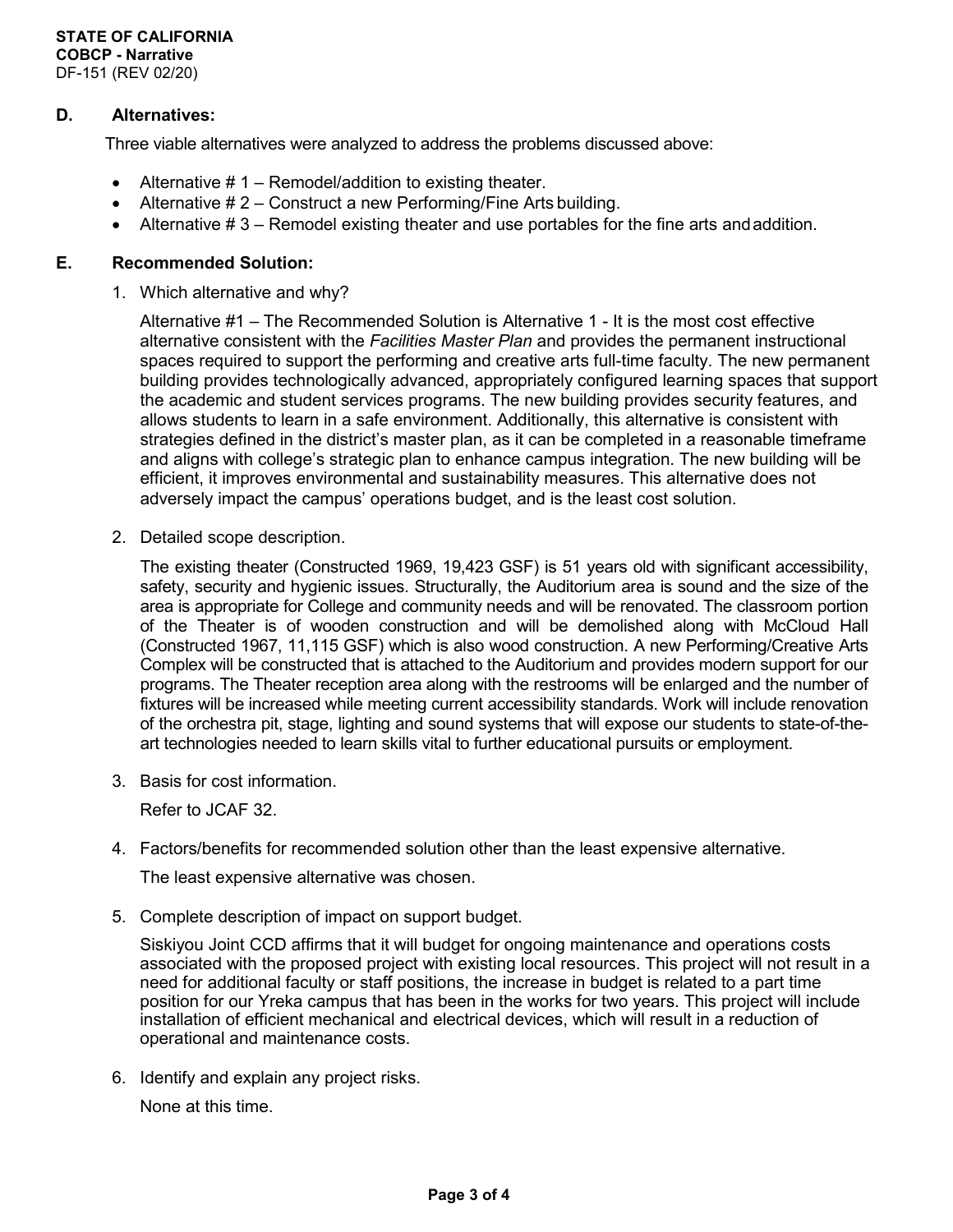7. List requested interdepartmental coordination and/or special project approval (including mandatory reviews and approvals, e.g. technology proposals).

Division of the State Architect and the State Fire Marshall review for structural safety, access compliance and fire/life/safety plan and field reviews.

#### **F. Consistency with Government Code Section 65041.1:**

Does the recommended solution (project) promote infill development by rehabilitating existing infrastructure and how? Explain.

The California Community Colleges are exempt from the specific provisions of this Government Code Section.

Does the project improve the protection of environmental and agricultural resources by protecting and preserving the state's most valuable natural resources? Explain.

Does the project encourage efficient development patterns by ensuring that infrastructure associated with development, other than infill, support efficient use of land and is appropriately planned for growth? Explain.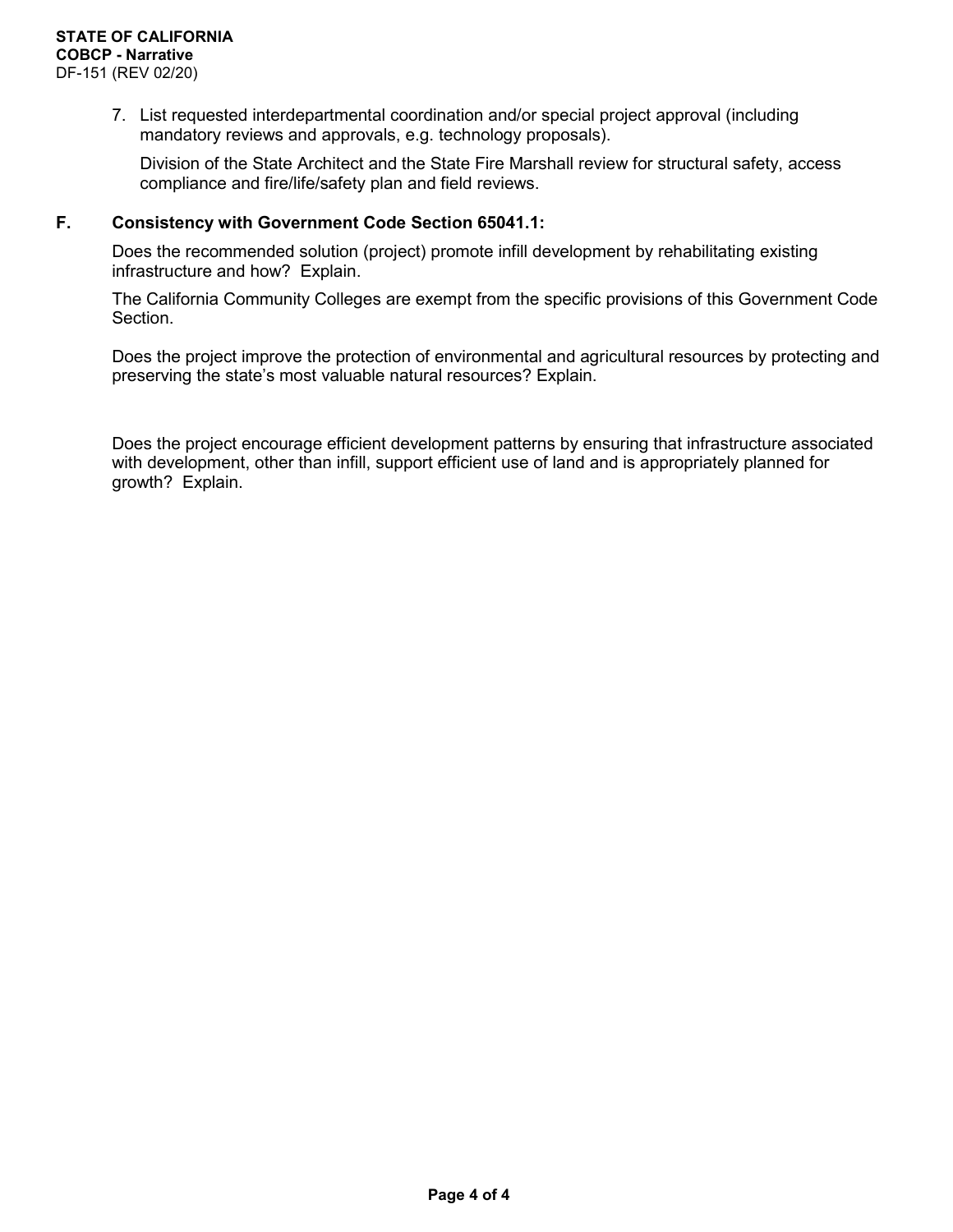## Planning Page 1 / 1

### **DISTRICT Siskiyou Jt. Community College District (180) CAMPUS College Of The Siskiyous (181)**

**Project:** THEATRE - ARTS BLDG - REMODEL/ADDITION

| <b>Rm Type</b> | <b>Description</b>         |                | <b>TOP Code Department</b>                                        | No. Rms |          | No. Sta Room No. | <b>WSCH</b> | ASF Capacity Sec. ASF | Increase<br>In Space |  |
|----------------|----------------------------|----------------|-------------------------------------------------------------------|---------|----------|------------------|-------------|-----------------------|----------------------|--|
| 110            | Classroom                  | 0099           | <b>General Assignment</b>                                         | 0       | $\Omega$ | 1,461            | $-3,014$    | 2,887                 | $-1,426$             |  |
| 210            | Class Lab                  | 1002           | Art (Painting, Drawing and Sculpture)                             | 0       | $\Omega$ | 3,585            | 132         | 3,245                 | 340                  |  |
| 210            | Class Lab                  | 1004           | Music                                                             | 0       | $\Omega$ | 2,665            | $-175$      | 3,116                 | $-451$               |  |
| 210            | Class Lab                  | 1011           | Photography                                                       | 0       | 0        | 954              | 371         | $\mathbf 0$           | 954                  |  |
| 210            | Class Lab                  | 1030           | Graphic Arts and Design                                           | 0       | 0        | 331              | 129         | 0                     | 331                  |  |
| 210            | Class Lab                  | 4930           | General Studies - Interdisciplinary Studies-computer<br>terminals | 0       | 0        | 0                | $-381$      | 980                   | $-980$               |  |
| 215            | Class Lab Service          | 1002           | Art (Painting, Drawing and Sculpture)                             | 0       | 0        | 618              | 70          | 437                   | 181                  |  |
| 215            | Class Lab Service          | 1004           | Music                                                             | 0       | 0        | 0                | $-51$       | 130                   | $-130$               |  |
| 215            | Class Lab Service          | 1011           | Photography                                                       | 0       | 0        | 305              | 15          | 267                   | 38                   |  |
| 220            | Spec Class Lab             | 1011           | Photography                                                       | 0       | 0        | 0                | $-200$      | 513                   | $-513$               |  |
| 220            | Spec Class Lab             | 1030           | Graphic Arts and Design                                           | 0       | 0        | 0                | $-303$      | 779                   | $-779$               |  |
| 230            | Individual Study Lab       | 1004           | Music - Music Practice Rooms                                      | 0       | 0        | $\mathbf 0$      | -63         | 161                   | $-161$               |  |
| 230            | Individual Study Lab       | 1007           | Dramatic Arts - Theater Arts                                      | 0       | 0        | $\Omega$         | $-37$       | 95                    | $-95$                |  |
| 310            | Office                     | 0099           | <b>General Assignment</b>                                         | 0       | 0        | 1,487            | $\mathbf 0$ | 4,075                 | $-2,588$             |  |
| 310            | Office                     | 1004           | Music                                                             | 0       | 0        | 85               | $\mathbf 0$ | 0                     | 85                   |  |
| 310            | Office                     | 1007           | <b>Dramatic Arts</b>                                              | 0       | 0        | 124              | 0           | 0                     | 124                  |  |
| 530            | Audio/Visual, Radio,<br>TV | 6130           | Media Services                                                    | 0       | 0        | 1,121            | 0           | 949                   | 172                  |  |
| 610            | Assembly                   | 1004           | Music                                                             | 0       | 0        | 1,225            | 0           | 0                     | 1,225                |  |
| 610            | Assembly                   | 1007           | <b>Dramatic Arts</b>                                              | 0       | 0        | 4,679            | 0           | 4,679                 | $\mathbf 0$          |  |
| 610            | Assembly                   | 1007           | <b>Dramatic Arts</b>                                              | 0       | 0        | 1,463            | 0           | 2,225                 | $-762$               |  |
| 615            | <b>Assembly Service</b>    | 1007           | <b>Dramatic Arts</b>                                              | 0       | 0        | 3,925            | 0           | 1,850                 | 2,075                |  |
| 615            | <b>Assembly Service</b>    | 1007           | <b>Dramatic Arts</b>                                              | 0       | 0        | 3,098            | 0           | 1,350                 | 1,748                |  |
| 620            | Exhibition                 | 6140           | Museums and Galleries                                             | 0       | 0        | 1,125            | 0           | 0                     | 1,125                |  |
| 680            | <b>Meeting Room</b>        | 6791           | <b>General Administration Services</b>                            | 0       | 0        | $\mathbf 0$      | 0           | 961                   | $-961$               |  |
| 715            | DP/Computer Service        | 6780           | Management Information Services                                   | 0       | 0        | 160              | 0           | 0                     | 160                  |  |
| 720            | Shop                       | 1004           | Music                                                             | 0       | 0        | 0                | 0           | 819                   | $-819$               |  |
| 730            | Storage                    | 6770           | <b>Logistical Services</b>                                        | 0       | 0        | $\Omega$         | $\Omega$    | 317                   | $-317$               |  |
| <b>TOTAL</b>   | $\blacksquare$             | $\blacksquare$ |                                                                   | 0       | 0 -      | 28,411           | $-3,507$    | 29,835                | $-1,424$             |  |

*Report Generated: 05/04/2020*